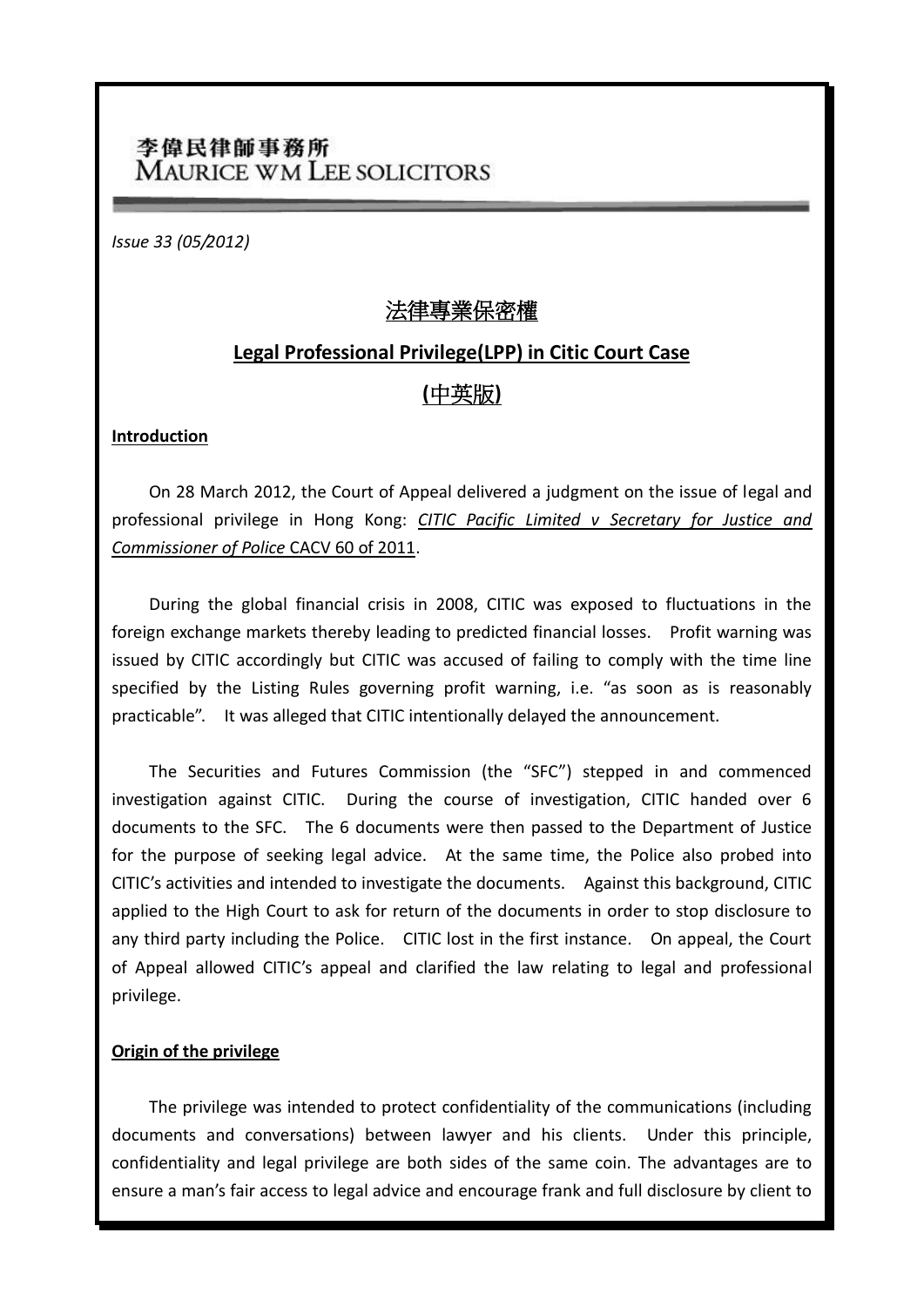his lawyer and in return, to enable the lawyer to render faithful professional advice to the client. With this privilege, a client is entitled to refuse disclosure of privileged documents or information to any third party in any investigation or court action. Unless it is ordered by the court, no person can compel a party to disclose any privileged document or information between a man and his lawyer.

### **Exceptions**

Despite the legal privilege, such protection is not absolute and can be lost in certain circumstances. Firstly, the privilege is confined to the communications based upon the relationship of lawyers and clients. In other words, casual talks between a lawyer and a man on social occasions are not protected.

Secondly, the protection only attaches to the communications for the purpose of seeking legal advice or any matters generated during the communications. For example, a defendant is not allowed to claim privilege merely because he passed to his lawyers some evidential materials such as the stolen goods in question for legal advice. The reason being that such evidential material itself is not "generated" from the communications between the legal adviser and his client.

Thirdly, the privilege belongs to the client but not to lawyers. Only client is entitled to waive such privilege by agreeing to disclose the documents. A lawyer cannot decide for his client.

Lastly, the legal privilege cannot be abused. The court does not allow any person to claim privilege to serve illegal or fraudulent purposes.

#### **Key issue of the case**

It has to be noted that the letter from CITIC's lawyers to the SFC stated plainly that the documents were disclosed for the purpose of the SFC's investigation only. It cannot go so far as to say that CITIC was prepared to waive privilege in the documents to the whole world. However, Counsel for the Government argued that when agreeing to disclose the documents, CITIC fully waived the legal and professional privilege. The Court of Appeal endorsed CITIC's approach and took the view that CITIC's disclosure only amounted to partial waiver and CITIC did not waive the legal and professional privilege to a third party such as the Police.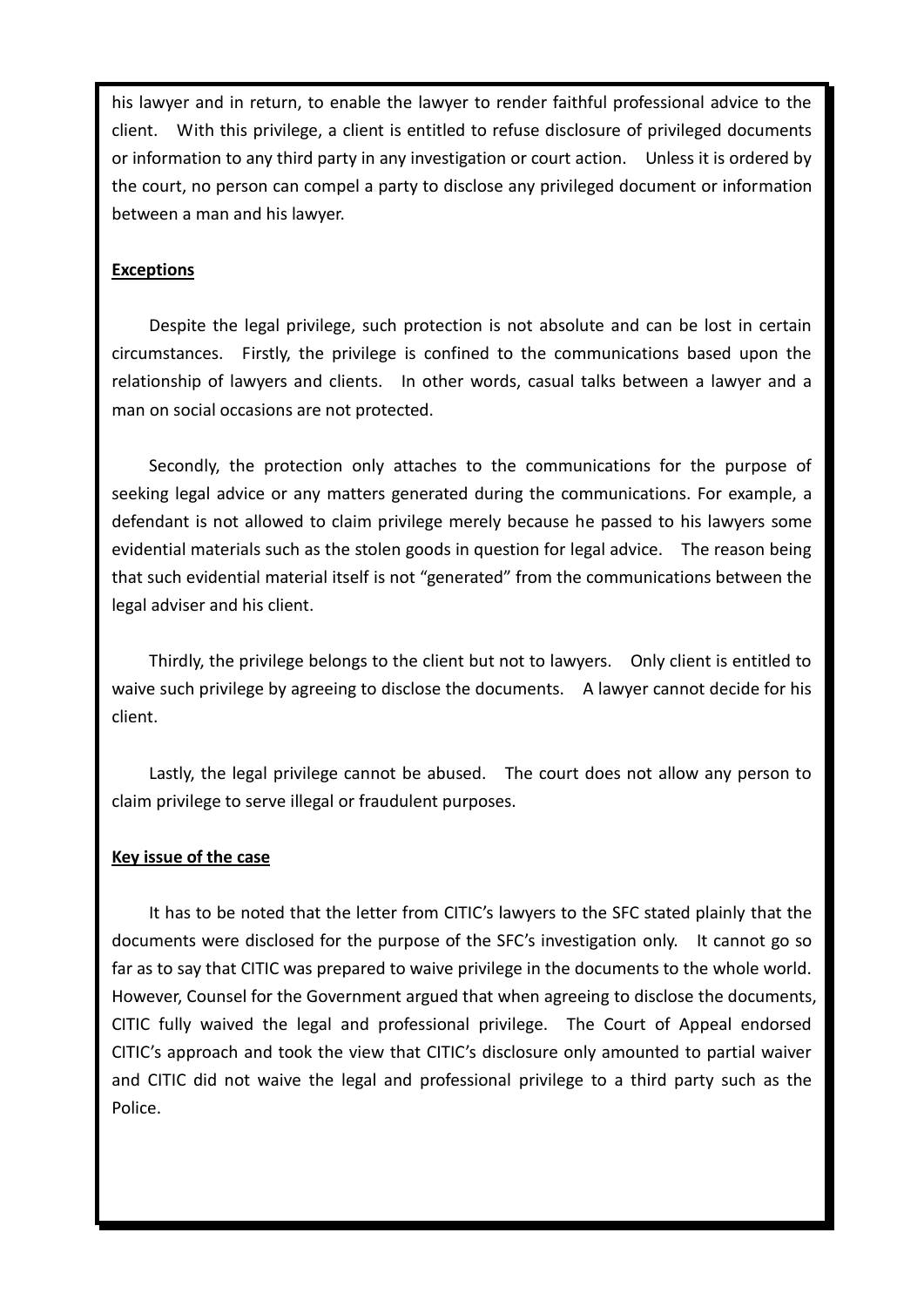#### **Observation**

The judgment should be welcomed by the legal profession as the principle of legal professional privilege is reassured. It is believed that the ruling can also reinforce human rights such as the right to confidential legal advice under Article 35 of the Basic Law which provides, amongst other things, Hong Kong residents shall have the right to confidential legal advice, access to the courts, choice of lawyers for the protection of their lawful rights.

## 引言

今年三月廿八日,上訴庭就中信泰富(CITIC Pacific) 上訴一案,對法律專業保密權 (Legal Professional Privilege) 提出重要的觀點。現與大家分享。

在 2008 年全球金融危機當中,中信泰富的投資亦受影響。但似乎中信泰富未有按 上市規則在合理可行時間內作出盈警通知,結果中信泰富要面對證監會的調查。在調查 過程中,中信泰富向證監會提供文件以作證監會調查之用。中信泰富其後得悉證監會已 將該文件送往律政署尋求法律意見。與此同時,警方亦對中信泰富展開調查,並希望取 得該文件。中信泰富便入稟高等法院原訟庭,要求法庭頒令該六份文件只限證監會調查 之用,並不得再向第三者(如警方)披露。原訟庭不同意中信泰富的觀點,判中信泰富敗 訴。故中信泰富便向上訴庭提出上訴。上訴庭三位法官一致裁定中信泰富勝訴。而上訴 庭的判詞對法律專業保密權作出詳盡的解釋。

### 特權由來

法律專業保密權的原意是肯定律師及其客戶之間溝通(包括文件及通話) 的保密 性。當溝通受到法律保障時,客戶便可向律師說出事實真相,好讓律師可以履行責任, 向客戶提供專業意見。所以在法律專業保密權的保障下,當事人有權拒絕向第三者披露 這些受保障的文件和資料。在訴訟過程中,任何一方亦不可逼令對方披露法律保障的文 件和資料(除非法庭裁定這些文件不受法律專業保密權所保障)。

#### 例外

儘管這些溝通和文件受到保障,亦不代表絕對的。首先,保障只限於律師和客戶的 關係上所進行的溝通。換言之,與律師在社交場合所作的溝通不受保障。

第二,保障的範圍只限於尋求法律意見的溝通及法律意見引伸的事項。所以一名被告不 可將殺人賊贓交予律師保管,以享受法律專業保密權。

第三,保密權是給予客戶,只有客戶才可放棄保障。例如當客戶授權律師向法庭或對方 披露受法律保障的文件時,便等同放棄法律專業保密權。這裡要強調一點,法律專業保 密權在於客戶而不在律師。

第四,法律專業保密權不得被濫用。法庭不會容許客戶使用這項特權,以執行犯罪或欺 詐的企圖。